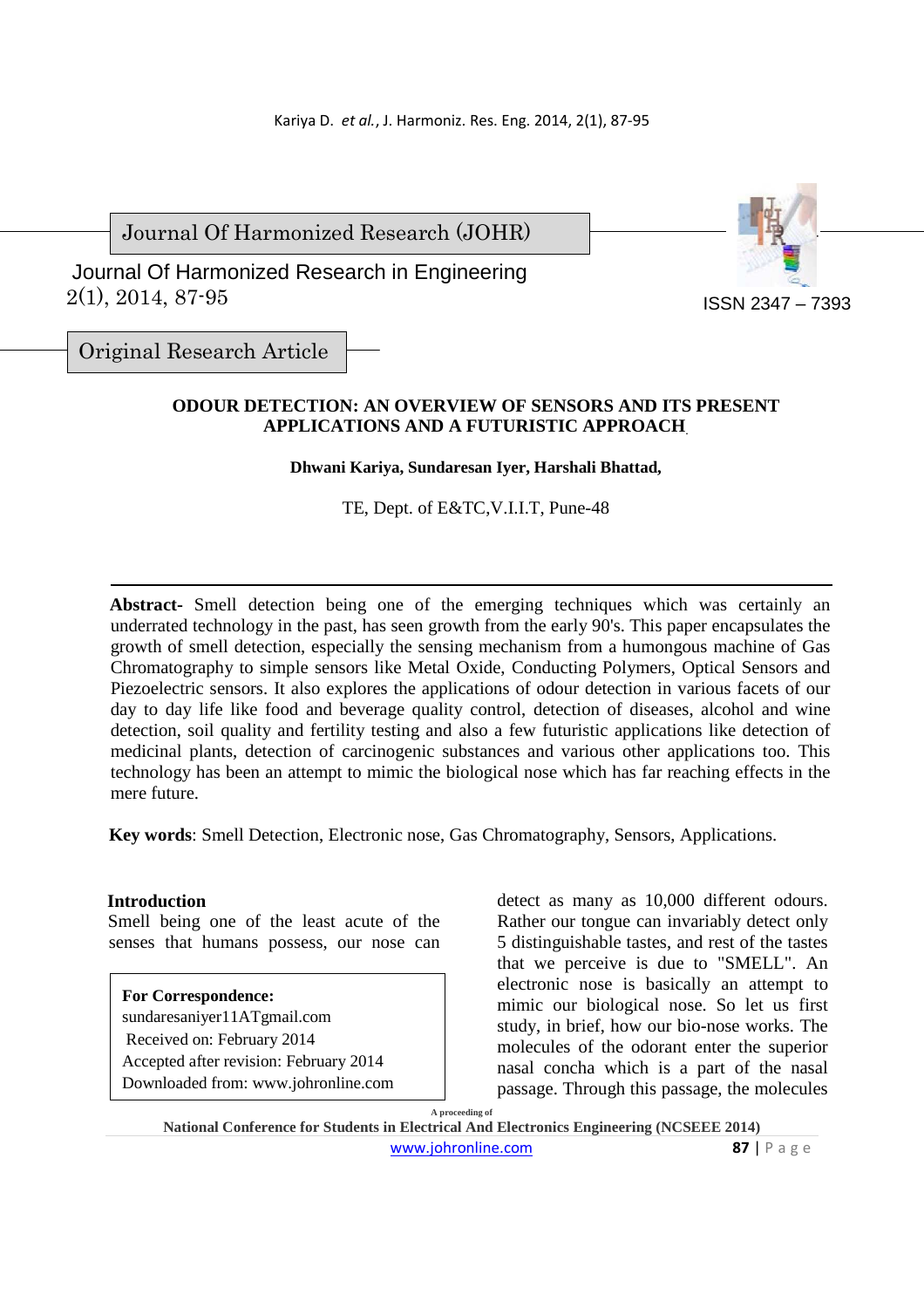get diffused in the mucus. Mucus is a host to some odorant binding proteins. The molecules interact with these proteins which further get interlocked with the olfactory receptors present in our dendrites. The receptors are encoded by a specific gene which helps us in sensing a particular smell. In short, our nose breathes in the air which activates the receptors in our nasal cavity. These receptors act like sensors and transmit a signal to the neurons in the brains through our nerves. The brain then interprets the signal and makes a decision about the smell which is known as odour coding. The electronic nose has a similar approach as that of a biological nose i.e. sample handling, sensing and pattern recognition/neural network. To understand the efficiency and the working behind an e-nose we emphasise more on sensors. But this includes right from using the gas chromatography/mass spectrometry to MOX, conducting polymers, optical sensors and also piezoelectric crystal sensors.[1,6] The paper also includes an approach to visualize the smell detection techniques in various facets and application.

## **Sensing mechanism**

Detection of odour molecules in e-nose is done with the use of sensors which sense physical changes such as conductivity, mass, optical characteristic, work function and reaction of gas/solid interaction.[5]

## **Gas Chromatography**

Gas Chromatography is a technique used to separate out the compounds from a mixture of gases. A GC model consists of the following:

An injection port.

A vaporising chamber.

A carrier and a stationary phase.

A thermostat oven.

Detection system.

An air sample is injected into the GC instrument using a micro syringe. The calibration on the syringe helps to inject the required amount of sample. Because an unnecessarily higher amount of sample leads to tailing of the peak. This sample further goes down to a heating chamber where the gas is vaporised i.e. its temperature is increased further which makes it more volatile and hence quickens the process.[11] Typically, the temperature of the heating chamber is maintained by 50 degree celcius higher than the lowest boiling point of a mixture of gases. Modern techniques often use heated sampling port where the process of injection and heating happens almost simultaneously. Next is the carrier phase. Here, a hydrogen or inert gas is used todirect the sampled air for further processing. The type of inert gas used depends on the type of detector. While helium can be used with almost all the traditional detectors like ECD, FID etc. (elaborated in due course); MS uses argon or nitrogen. Selection of the carrier depends on many factors like molecular weights, thermal conductivity, flow rates etc. The carrier gas is used in its pressurized forms and requires high purity (99.995- 99.9995% ). The oxygen and hydrocarbon links should be less than 0.5 ppm. The carrier system has a molecular sieve which filters out the water and other impurities from the pressurized tanks. The gas is then passed to a column oven which is the stationary phase. The main part of separation happens here. The principle of separation of compounds is very similar to the principle of fractional distillation. Thermostatted oven maintains and serves to raise or reduce the temperature of the column by isothermal or programmed method. As the temperature of the column is varied, different elements elute out as sharp peaks as they reach their boiling points. In

**A proceeding of** 

**National Conference for Students in Electrical And Electronics Engineering (NCSEEE 2014)**  www.johronline.com **88** | P a g e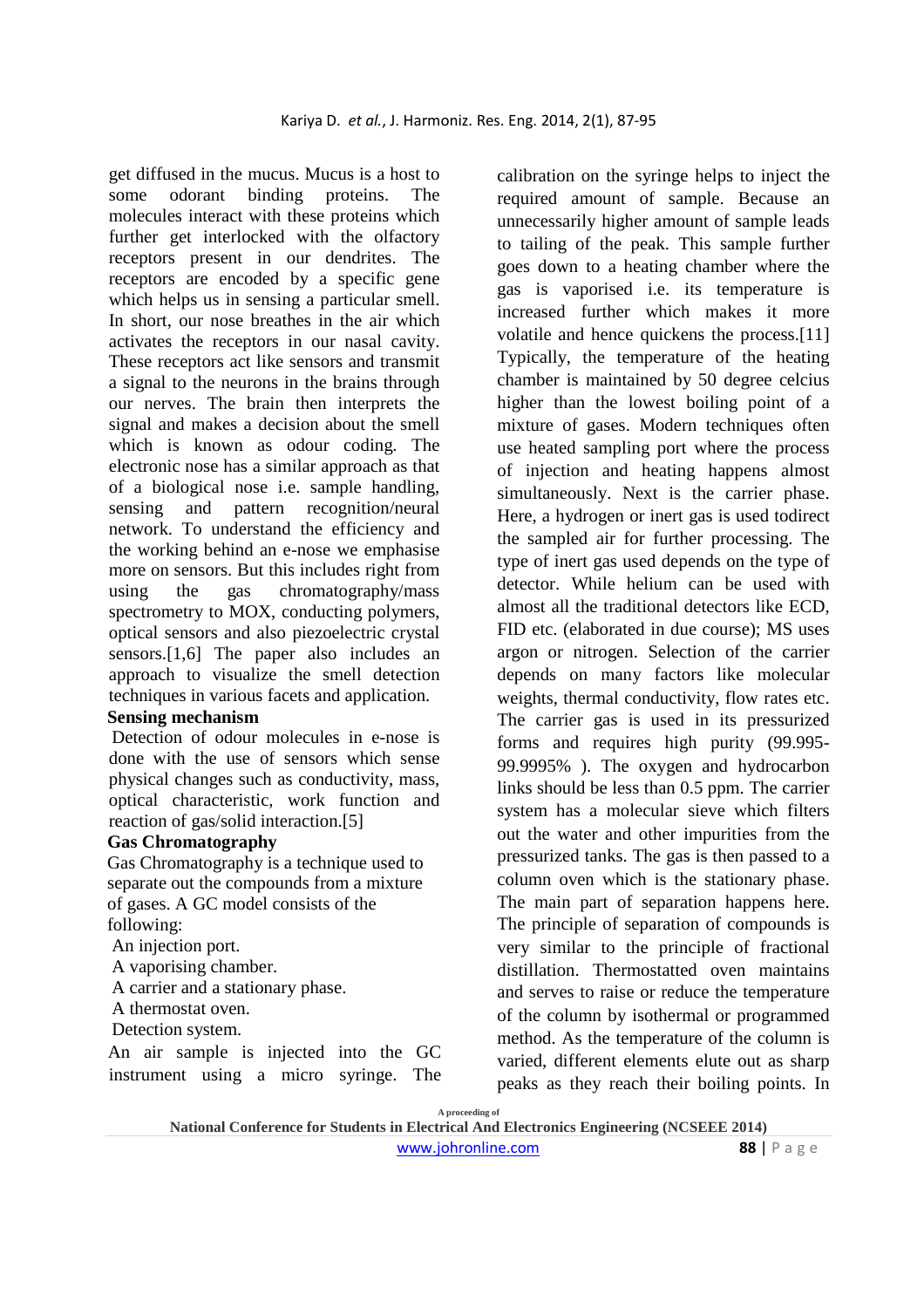temperature programming method, the temperature is either increased or reduced; continuously or in steps. This method is more suitable for a broader range of boiling points. Also, the column is coated with a solid or liquid layer. Accordingly, it is named as gassolid or gas-liquid chromatography. The only difference between the two is the state of the element used in the stationary phase. The solid or the liquid phase is adsorbed onto the inner surface of the capillary column. Compounds from the mixture dissolve in this layer (liquid or solid) to a different extent. Lesser is the solubility, faster the results. This module gives us a better idea about the separation and measurement techniques and also its applications. Column length also affects the separation. Longer columns give better results, however it might also lead to back diffusion into the stationary phase. However Gas solid chromatography has limitations of severe peak tailing and the semipermanent retention of polar compounds within the column. Its extensibility for different applications is severely low. Hence Gas Liquid Chromatography is a more widely used technique and is often referred to as simply GC for convenience.

Moving on to the detection techniques,

following detectors can be used

# **1) Flame ionization detector (FID):**

This detector is sensitive for organic compounds as compared to the inorganic bonds between nitrogen, oxygen, hydrogen etc. FID involves pyrolysis i.e. burning of the gas sample. Hence when a carbon bond passes through this detector, cations are formed in the effluent stream which is further processed to get the required results. But due to the burning process this method can't be used in preparative GC. Also, compressed air

is oftenly required to operate an FID.

# **2) Electron capture detector (ECD):**

Two electrodes and a radiation source is fitted in a cavity. The source emits bradiation. If the compound contains electronegative atoms, collision between electrons and carrier gas results in the formation of anions. This happens due to the "capturing" of electrons from the compound. Hence the name. This reduces the collection of electrons. It is generally used for analysis of chlorinated compounds like pesticides.

# **3) Thermal Conductivity (TCD):**

It is less sensitive as compared to an FID, but the sample is not destroyed and hence can be used for preparative applications. Detection is done by comparing two gas streams, one with the mixture of carrier and sample gas and the other being pure gas. Carrier used is hydrogen or helium due to their high conductivity. The two gases are then passed onto two thin tungsten wires, and the difference between the temperatures of reference and sample cell filaments is monitored by a Wheatstone bridge. Ensuring high surface to mass ratio will help in achieving equilibrium quickly.

Some other techniques are: Atomic Emission (AED) ,Chemiluminescence (CS) and Photoionization (PID).

# **4) Mass spectrometry (MS):**

This is the most commonly used technique for detection technique. Many GC instruments are coupled with a mass spectrometer. The GC separates the compounds from each other, while the mass spectrometer identifies them based on their fragmentation pattern. MS works on a similar principle as a cathode ray tube. As the name suggests, this technique detects gas based on the mass of the particular molecule.

**A proceeding of** 

**National Conference for Students in Electrical And Electronics Engineering (NCSEEE 2014)**  www.johronline.com **89** | P a g e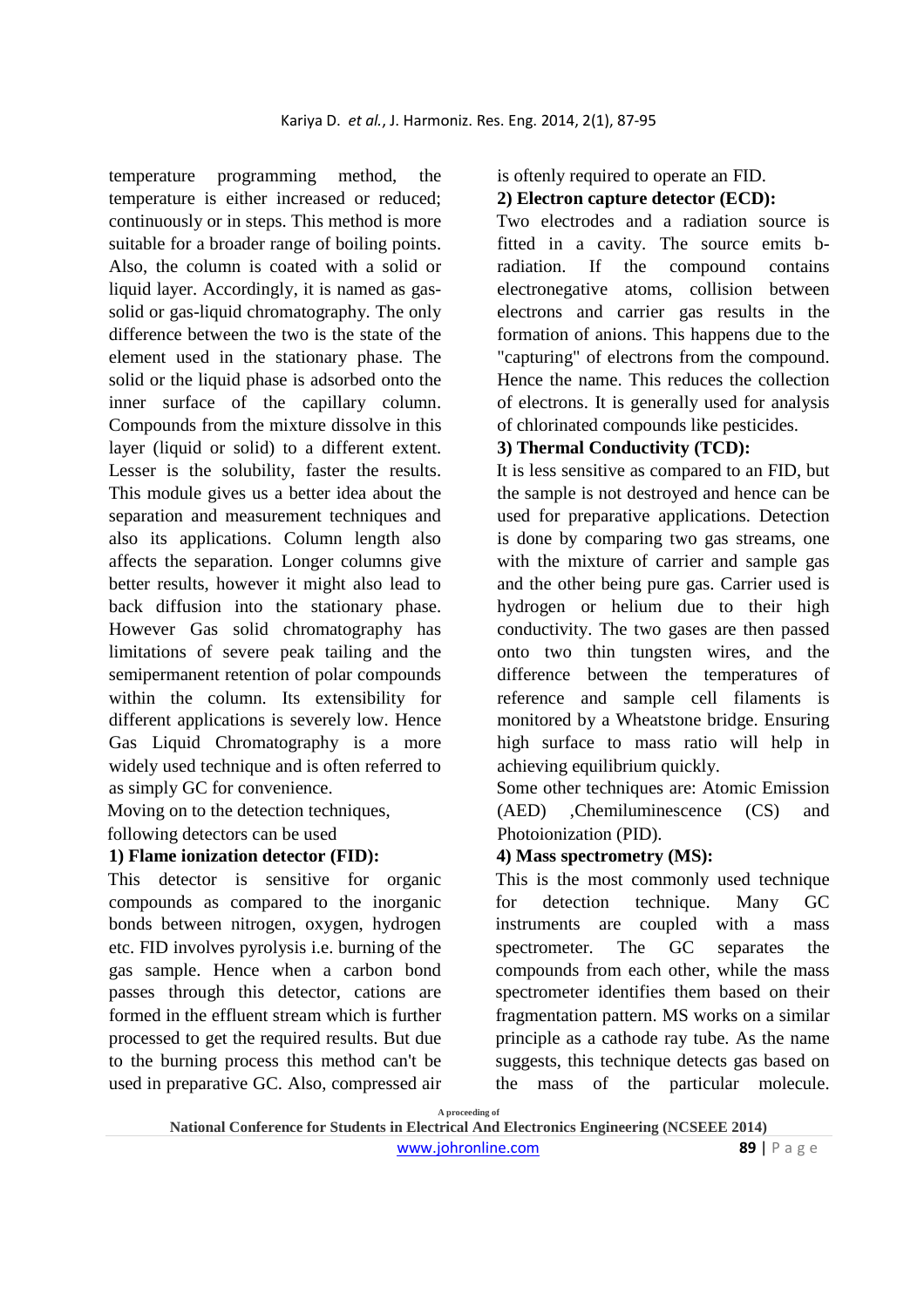Kariya D. *et al.*, J. Harmoniz. Res. Eng. 2014, 2(1), 87-95



Fig 1: Block diagram of Mass spectrometry

Principle: Atoms are, as a whole, electrically neutral. Hence, they cannot be deflected by any magnetic field. For this reason, the atoms in the molecules are ionized by removal of electrons producing positively charged ions. Mass spectrometry does not deal with negatively charged ions.

After ionisation, the ions are accelerated in an acceleration chamber which is maintained at a very high voltage level of 10,000V.[9]

Electromagnets are used to deflect the ions. Each type of ion is deflected to a different extent depending upon its mass, velocity and its positivity. This deflection is measured in the form of variations in current. This is computed and plotted in the form of a graph and the smell is detected. B] Metal oxide gas sensors

As explained by RuiGao et al. the metal oxide gas sensor has a characteristic feature of reversible interaction of the gas with the surface of the material. Usually non

transition metal oxides like TiO2, V2O5, WO3, ZnO and SnO2 are commonly used. The mechanism behind sensing is that, when oxygen molecules are adsorbed on the surface of MOX they tend to pull electrons from the conduction band and trap them on the surface in the form of ions. This results in the band bending effect leading to the formation of an electron depleted region (space charge region). Thus decreasing conductivity. Now when the analyte reacts with the oxygen species resulting into reduction or adsorption and replacement of the adsorbed oxygen by other molecules, the decrease in band bending takes place. The conductivity increases due to the release of electron back into the bulk material. The underlying principle is that the conductance of the metal oxide material changes with the concentration of the gas. The operating temperatures of such sensors are 300450 degree celcius which also avoids the effects due to humidity.



Fig 2: Working principle of MOX sensor [5]

### **Conducting polymers**

**A proceeding of**  Conducting polymer composites is basically made of insulating polymer and conducting

element and works on the principle of percolation theory.[1] On exposure to vapours the insulating polymer swells

**National Conference for Students in Electrical And Electronics Engineering (NCSEEE 2014)**  www.johronline.com **90** | P a g e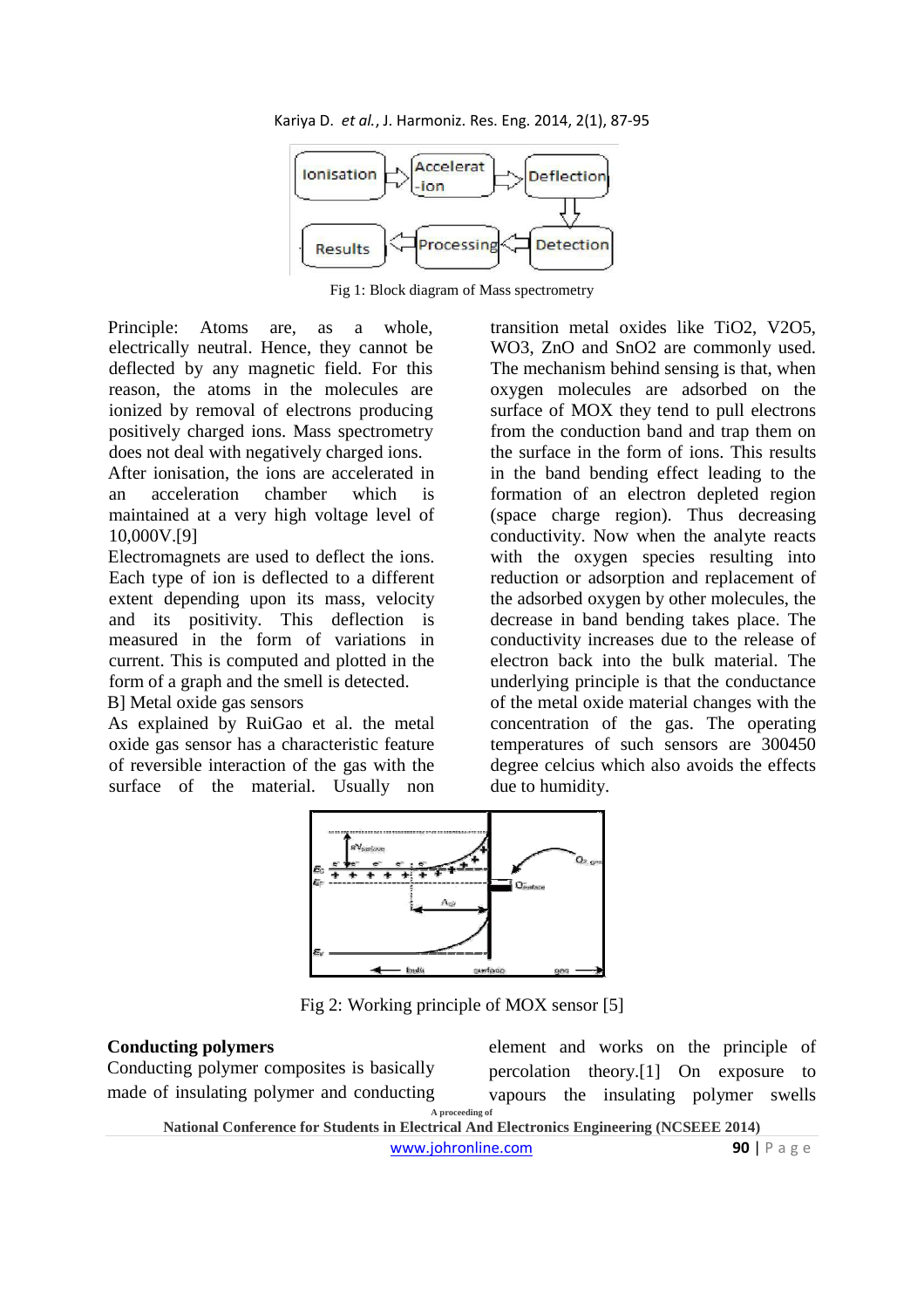up(e.g. carbon black). The swelling of the polymer leads to the increase in resistance. It would not be economical if a sensor would be capable of sensing only a single smell. Hence a solution to this is using an array of sensors, it includes various different polymers that respond to a particular smell in a particular way. This indicates that the smell vapours would have its own fingerprint as the array of polymers would have its variable swelling to the vapours i.e.

what we get is a pattern of variable resistances. On absence of vapours swelling is reduced and resistance of each polymer film returns back to its original value. The advantage of this method is that is much more rapid and disposable too. But the disadvantage is its response to complex signatures, the films have limited environmental stability and also sensitive to humidity.[12]



Fig 3: Working principle of conducting polymer sensor[12]

### **Using piezoelectric crystal**

Piezoelectric crystals used for detection of smell are sub-divided into:

1. Surface acoustic wave (SAW): The SAW produces wave along the surface of the crystal. The principle used here is that it detects the mass of the vapours that are absorbed by a chemically selective layer that causes a change in the resonant frequency.[3] This sensitive membrane is placed between two transducers, at the input transducer an ac signal is applied that creates a 2 dimensional acoustic wave that propagates through the surface of the crystal. The vapour or the analyte is adsorbed on the crystal leading to an alteration of frequency due to change in the mass. The change in frequency is directly proportional to the concentration of the analyte. The substrate materials (piezoelectric in nature) that are commonly

used are quartz, lithium niobate and ZnO. But one of its critical problems is that it has a poor signal to noise ratio due to its high frequencies at which they operate. They offer a high sensitivity and a comparatively fast time response and their fabrication being compatible with currently used IC technologies.

2. Quartz crystal microbalance (QCM) The OCM follows a similar principle as that of the SAW but the main difference is that it produces a wave that travels across the bulk of the crystal sensor. Similar to SAW an ac signal is applied to the input transducer the material oscillates at its resonant frequency. It follows the same philosophy of adsorption of analyte, increase in mass alters the resonant frequency for detection of vapours. It also has a fast response time typically 10 seconds but has the some disadvantages like poor SNR and complex

**A proceeding of** 

**National Conference for Students in Electrical And Electronics Engineering (NCSEEE 2014)**  www.johronline.com **91** | P a g e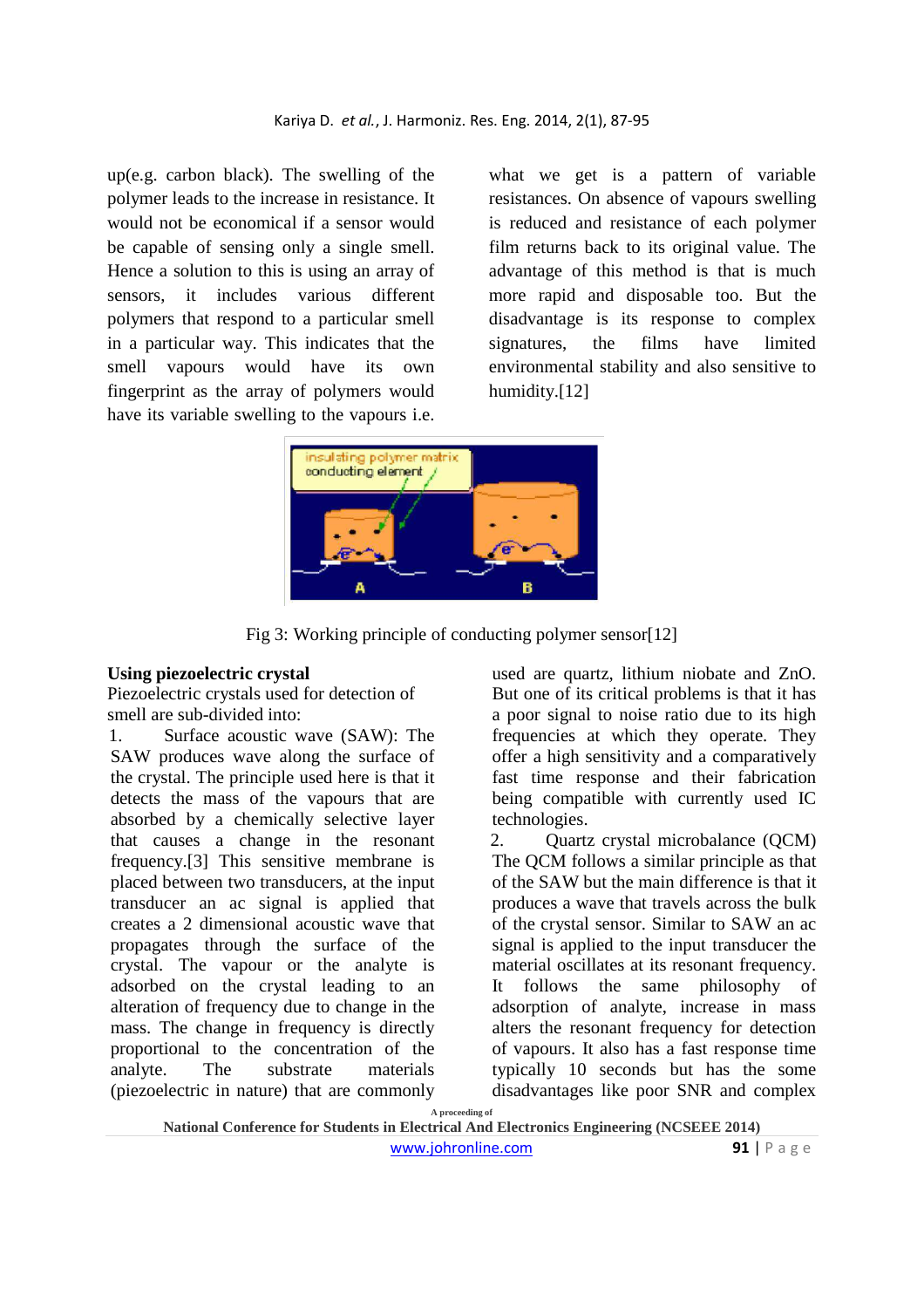# fabrication. [3] **Using optical sensors**

An optical sensor works on the principle that when the analyte interacts with the fluoroscent dye results in change in the dye's optical properties such as spectrum change, intensity change, or shift in wavelength.[1] It has a faster response time than piezoelectric crystals, compact, light weight and very importantly is immune to electromagnetic interference, however on the other hand it has a short lifespan due to photo-bleaching and due to the complex software associated for its usage it incurs a lot of capital.

## **Applications**

### **Food and Beverage quality control:**

Food and beverage quality control is one of the many important applications of odour detection. We broadly classify this application into various subclasses of quality control:

a] Quality Monitoring by production of CO2 and O2: Excess production of CO2, usually deteriorates the quality of food by increasing metabolic rate and thus reducing its shelf life.[4] This can be done by using CO2 sensors as explained previously. Similarly Oxidative degradation may pose to be one of the most prime factors that cause food spoilage.

b] Quality monitoring of low shelf life food stuff. Meat, poultry and fish usually have very low shelf life which gives out a typical decay smell when it gets spoilt. Thus amines are formed which is a result of enzymatic actions of amino acids and protiens.

This detection can be done by using GC-MS.

 c]Quality monitoring by use of carbon nanotubes : Use of carbon nanotubes may a better option but is still in its developing stage.[7] They are extremely sensitive to the slightest changes in concentrations of the gas. Carbon nanotubes basically form thin

films forming a conductive network that behave like electrodes. This film certainly works like the sensors, by following the same principle of adsorption of gas and hence resulting in variation of resistance. The most important keypoint, where it outdoes other sensors like MOX, composite polymers, SAW etc is its reliability, reproducibility and also the low cost incurred in its fabrication. The carbon nanotates are now being thought to be used with the plastic substrate so as to use them as the packaging material (i.e. using disposable gas sensors).

d] Quality monitoring of various other foods with reference to its signature pattern: Here we propose to use smell detection and pattern recognition in order to keep a check of quality input, quality output, quality statistics based on quality degradation etc.

For example the coffee beans usually need to be of excellent coffee, and pertaining to this various coffee manufacturing companies employ people to do this task. To be extremely specific in quality one can use smell detection so at various points like before beans come in processing, after beans are roasted, after the beans have been powdered. This would give a clear understanding of the quality check in the product.

## **Detection of diseases:**

Smell detection can be used in diagnosis of diseases, perhaps prevention in many cases. Microbial or fungal infections like pneumonia can be detected. Not only symptomatic diseases but also diseases like lung cancer which shows later signs can be detected. The human breath or even the smell from our armpit for that matter emanates a complex mixture of organic volatile compounds. During illness the body has a distinct release of a particular dominating compound i.e. the affected organs emits characteristic chemical

**A proceeding of** 

**National Conference for Students in Electrical And Electronics Engineering (NCSEEE 2014)**  www.johronline.com **92** | P a g e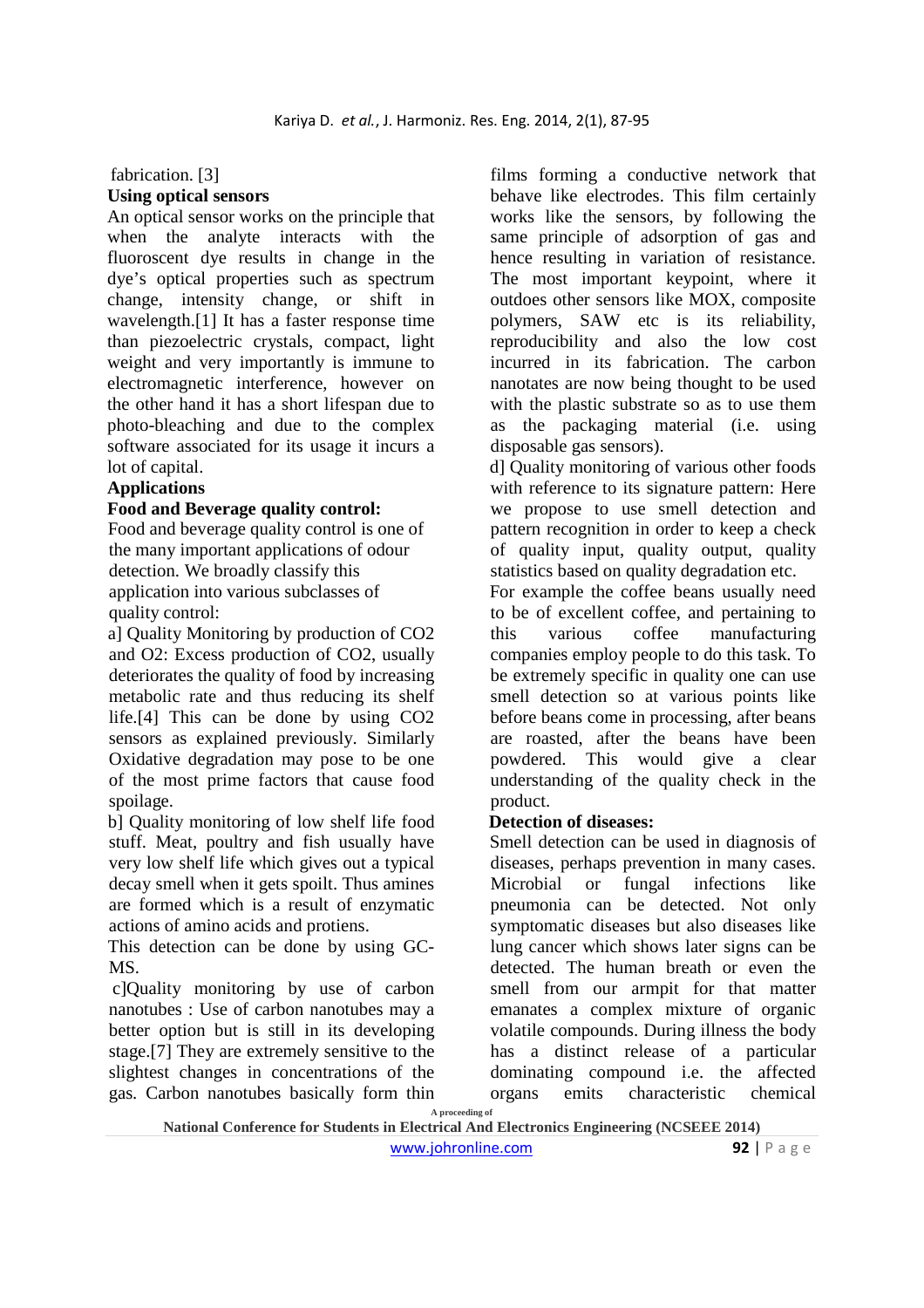signature. The smell samples can be taken from exhalation(breath), armpit, urine and also the feet. Many theories say canines are also used to detect illness in person by giving it training, using the same philosophy the smell detectors can diagnose diseases.

Detection of trimethylamine in kidney diseases and uremia, dimethylsulphide in case of liver infections, acetones in case of diabetes and hydrocarbons in oxidative stress.

Similar to fingerprints-that no two individuals have the same fingerprint, also no two individuals can have the same body odour emanation.[2] After experimentations, where 2 people asked to follow the same daily routine, in the same environmental conditions and using the deodrant and also the same amount gave varied and extremely different patterns showing that smell detection gives and individualistic approach where it outdoes fingerprinting, as we can also find the disease, emotional state etc. of an individual.

The residents living near industrial areas or the workers working in factories have the threat inhaling toxic or harmful gases like chlorine, nitric acid, sulphur dioxide and ammonia. We can collect samples of the air throughout the city and an odourbased system can be made in order to categorize and segregate different classes of the city as, less harmful air, moderately harmful and very harmful. The map will also help in taking immediately and fast actions to be taken in order to decrease and reduce its ill effects. The sample collection, verifying whether the air is toxic or polluted can be done at the work station in case of use of mass spectrometry-gas chromatography but owing to technologic advancement we also can also have portable and handy devices to do the same either using typical application based sensors or miniature built in MSGC advanced equipments.

We also propose in using detection of formaldehyde. We have put stress on detection of formaldehyde especially because it has proved to be one of the greatest causing carcinogenic chemical.

Formaldehyde has an extremely putric and irritating smell. It is released from various things that we use and see around us, many of which being paints, fertilizers, preserved foods, tobacco, building materials, carpets etc. People working in industries are exposed to such highly toxic atmosphere. Here employment of such devices can be used to detect concentrations of formaldehyde.

## **Soil and plants:**

Smell detection in soil is used in order to have a qualitative analysis of the soil based on its fertility, the proportions of various gases needed (%nitrogen,%sulphuretc).The toxic content can also be understood in soil in order take precautionary measures. It can also help us in indicating the right crop suited to the soil.

Biogenic VOCs (R.Baghi et al.) performed a detailed study of the biogenic voc emissions during the flowering period. Emissions due to insect pollination and the contribution of flowering trees to the urban environment.

We propose to use smell detection for searching for plants that have medicinal values. We have easily identified plants like asparagus, turmeric, basil and neem by their smell and their physical appearance, but there are innumerable other plants that have a peculiar smell and extremely high medicinal values, just to name a few are Wattle bark, Gum arabic and Devil's Nettle. Of course this would mean investing a lot of time to collect smell samples of these plants, but once it is done it would prove to be a very useful tool.

#### **Alcohol detection:**

Alcohol detection is one of the most widespread application of smell detection. We've

**National Conference for Students in Electrical And Electronics Engineering (NCSEEE 2014)**  www.johronline.com **93** | P a g e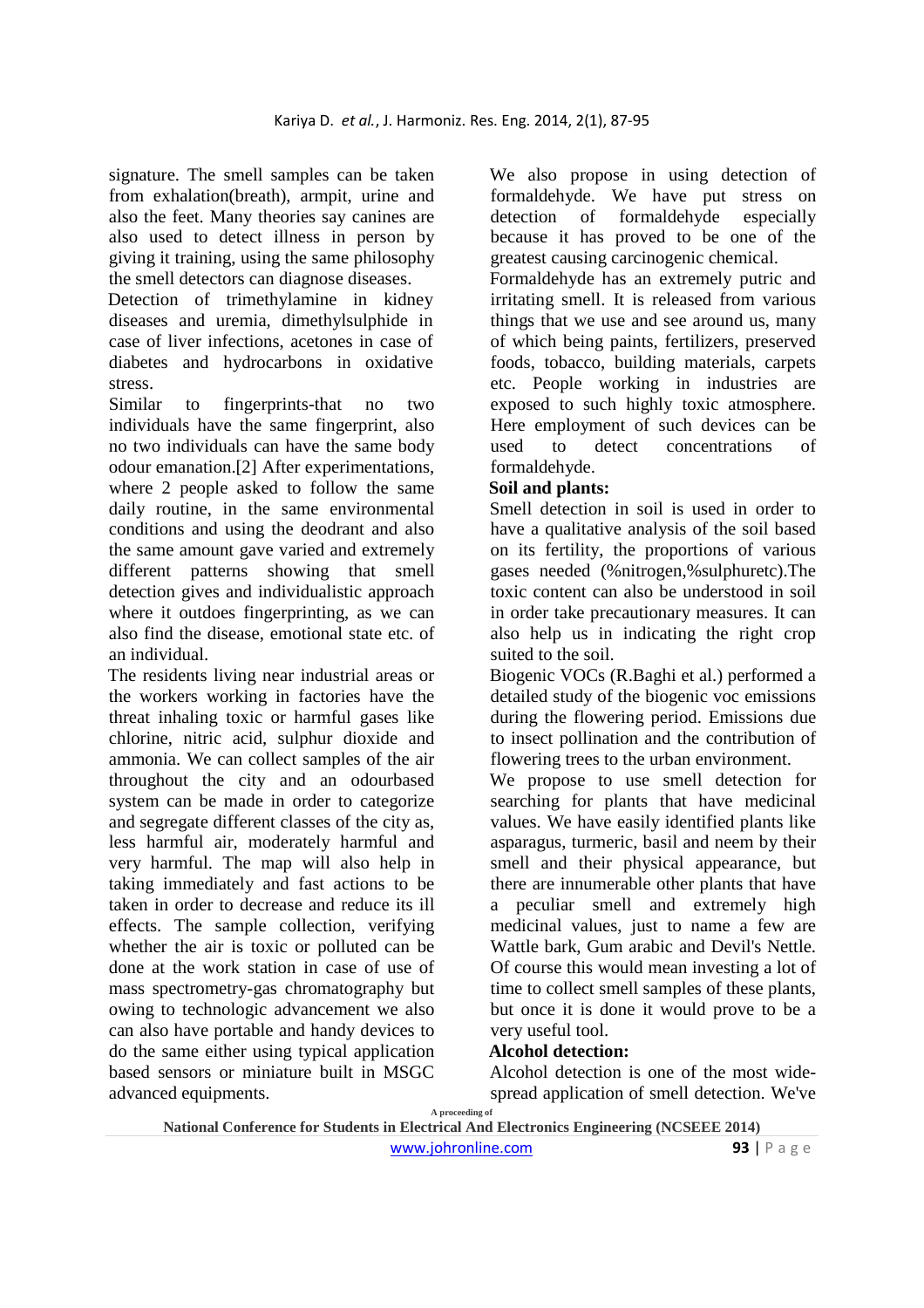all seen the police taking tests for drunk driving using a device. This device is called breathalyzer. This is how it works:

The reason we can detect alcohol levels in our body is that inspite of being absorbed by our throat, lungs and intestines into our bloodstream, it is not digested by the body. Even in the bloodstream, it is not chemically reacted upon. So the vapours of alcohol move along with the blood throughout our body. Now, a breathalyzer takes in these vapours and reacts with it chemically which changes the colour .This process is explained in more detail as follows: The air sample is collected by asking the person to blow into the mouthpiece of the breathalyzer. This air sample is directed into a glass vial which contains a mixture of sulphuric acid, potassium dichromate, silver nitrate and water. The air sample reacts chemically with this mixture to produce sulphates of potassium and chromium along with acetic acid and water[10]. Alcohol (especially ethanol) is separated out from air by sulphuric acid which reacts with potassium dichromate. Silver nitrate is used as a catalyst because it is vital to get quick alcohol results in this case.

Another method to detect alcohol is using intoxilyzer. Intoxilyzer uses an infrared light which is absorbed by the vibrating molecules in the alcohol. Generally we have C-H, C-C, C-O and O-H bonds in any organic compound. Each of these bonds stretches or bends upon absorbing the IR light. This is because each type of bond absorbs the light at different wavelengths. The study of bonds will then help us identify the presence of alcohol.

## **Upcoming Technology:**

As seen earlier Mass spectrometry and gas chromatography have certain limitations like its high cost, non portability and bulky nature due to which it cannot be implemented in various fields. But if these

drawbacks are eliminated then there can be a revolutionary change in the field of odour detection. We can think of numerous such applications where this technique can be used. If this technique comes down to a penny sized device then it can be placed anywhere as desired and any kind of smell with its variable concentration can be measured. We can place these devices on buildings or public transports to detect radioactive emissions before it causes drastic hazards. Pollutants which are harmful to health can be detected. It can be used for security reasons or in place of metal detectors in cinemas or shopping mall and many such places to detect explosives or alcohol or any such substance that is prohibitated. It can also be used for food quality check. It can determine the freshness of the food stuff and can give its true expiry date which will benefit the consumer. Research can be made in the field of medicine by which all the dangerous diseases can be determined at their initial stages. Also we can find out the age of a particular plant or a tree using smell. Smell detection can be replaced with the technique of carbon dating as well.

Research is going on in various parts of the world so as to downsize the instruments of mass spectrometry and gas chromatography. The penny sized sensor has an extremely small sized vacuum pump for sample collection. Research shows that this technology have been tried to fit into smart phones. It is known as the world's first MEMS (micro-electromechanical systems) vacuum pump. The Researchers suggests that quality of air can be found and along with it one can know when and where the user was exposed.

# **Conclusion**

In this paper a detailed review of all kinds of sensors is given which includes an evolution of the sensor technology from Gas

**A proceeding of** 

**National Conference for Students in Electrical And Electronics Engineering (NCSEEE 2014)**  www.johronline.com **94** | P a g e